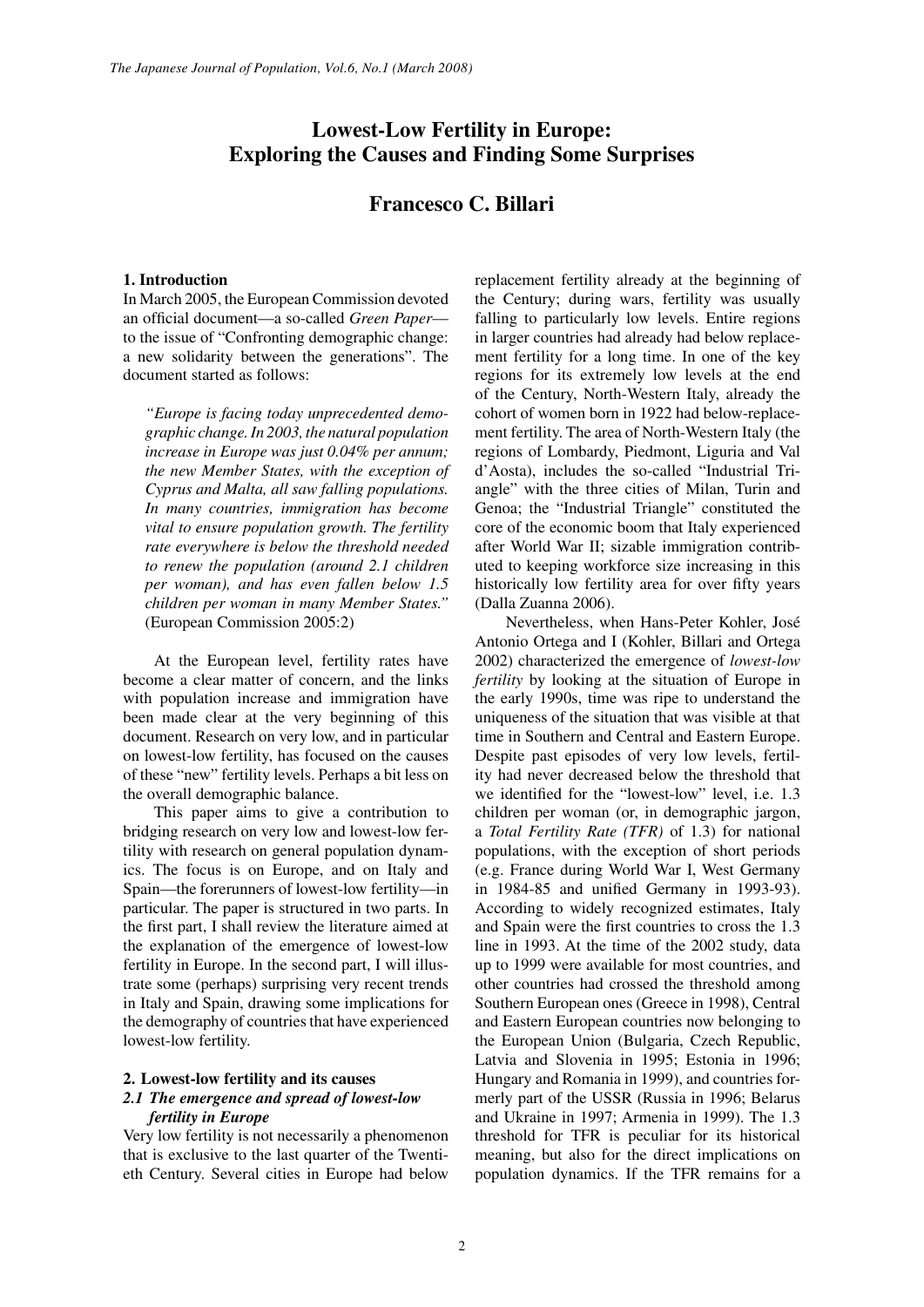long time at or below 1.3, this implies a reduction of the annual number of births by 50% and a halving of the population size in less than 45 years. For this reason, the interest on the spread of lowest-low fertility towards East, both within Europe and towards Asia, is justified. By 2002, in Europe, the remaining Central and Eastern European countries of the European Union (Lithuania, Poland, Slovak Republic), together with Bosnia and Herzegovina and Moldova, have become lowest-low fertility countries. Also by 2002, many more miles, away, Korean Republic, Japan, Singapore, and Taiwan joined the virtual lowest-low fertility club of countries (Kohler, Billari and Ortega 2006). **Table 1** reports a snapshot of the levels of the total fertility rate in the period 1980-2005 for several European countries.

| Country                   | 1980 | 1990 | 2000 | 2005* |
|---------------------------|------|------|------|-------|
| <b>Belarus</b>            | 2.04 | 1.90 | 1.31 | 1.20  |
| Ukraine                   | 1.95 | 1.89 | 1.09 | 1.22  |
| Bosnia and Herzegovina    | 1.93 | 1.71 |      | 1.23  |
| Poland                    | 2.26 | 2.05 | 1.34 | 1.24  |
| Moldova                   | 2.41 | 2.39 | 1.30 | 1.25  |
| Slovak Republic           | 2.31 | 2.09 | 1.29 | 1.25  |
| Slovenia                  | 2.10 | 1.46 | 1.26 | 1.26  |
| Lithuania                 | 1.99 | 2.02 | 1.33 | 1.27  |
| Czech Republic            | 2.10 | 1.90 | 1.14 | 1.28  |
| Bulgaria                  | 2.05 | 1.82 | 1.26 | 1.31  |
| Hungary                   | 1.91 | 1.87 | 1.32 | 1.31  |
| Latvia                    | 1.90 | 2.01 | 1.24 | 1.31  |
| Italy                     | 1.64 | 1.33 | 1.24 | 1.32  |
| Romania                   | 2.43 | 1.84 | 1.31 | 1.32  |
| Greece                    | 2.23 | 1.39 | 1.29 | 1.33  |
| <b>Russian Federation</b> | 1.86 | 1.90 | 1.21 | 1.33  |
| Germany                   | 1.56 | 1.45 | 1.38 | 1.34  |
| Spain                     | 2.20 | 1.36 | 1.24 | 1.35  |
| Malta                     | 1.98 | 2.04 | 1.66 | 1.37  |
| Cyprus                    | 2.46 | 2.42 | 1.83 | 1.40  |
| Portugal                  | 2.25 | 1.57 | 1.55 | 1.40  |
| Austria                   | 1.65 | 1.45 | 1.34 | 1.41  |
| Croatia                   | 1.92 | 1.67 | 1.40 | 1.41  |
| Switzerland               | 1.55 | 1.58 | 1.50 | 1.42  |
| Macedonia                 | 2.47 | 2.06 | 1.88 | 1.46  |
| Estonia                   | 2.02 | 2.04 | 1.39 | 1.50  |
| Serbia and Montenegro     | 2.29 | 2.10 | 1.66 | 1.60  |
| Belgium                   | 1.68 | 1.62 | 1.66 | 1.64  |
| Luxembourg                | 1.49 | 1.60 | 1.76 | 1.70  |
| Netherlands               | 1.60 | 1.62 | 1.72 | 1.71  |
| Sweden                    | 1.68 | 2.13 | 1.54 | 1.77  |
| <b>United Kingdom</b>     | 1.89 | 1.83 | 1.65 | 1.78  |
| Denmark                   | 1.55 | 1.67 | 1.77 | 1.80  |
| Finland                   | 1.63 | 1.78 | 1.73 | 1.80  |
| Norway                    | 1.72 | 1.93 | 1.85 | 1.84  |
| Ireland                   | 3.24 | 2.11 | 1.88 | 1.93  |
| France                    | 1.95 | 1.78 | 1.89 | 1.94  |
| Iceland                   | 2.48 | 2.30 | 2.08 | 2.05  |
| Turkey                    | 4.36 | 2.99 | 2.52 | 2.20  |

**Table 1. Total fertility rates in several European countries 1980-2005 (sources: Eurostat, Council of Europe, ISTAT).**

\* 2005 or latest available year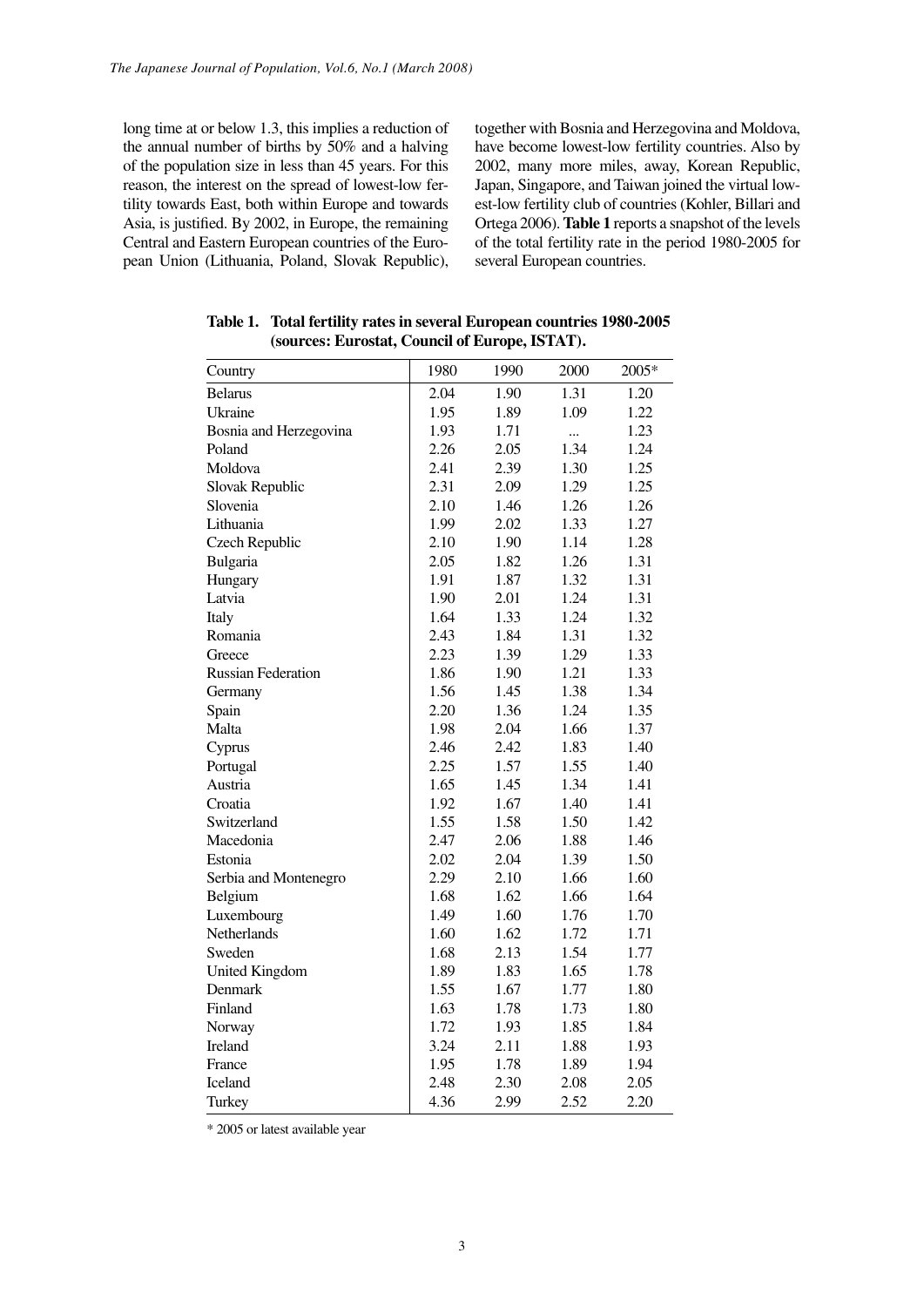In the excursion that follows, we shall briefly examine the causal factors that lead to lowest-low fertility. We will use a simple categorization, in two separate, even though unavoidably interdependent, demographic components of lowest-low fertility: the postponement of childbearing and the low progression to higher-order births (the "quantum" of fertility).

## *2.2 Causal factors that mainly affect the postponement of fertility*

Why has lowest-low fertility emerged? Causal factors are, not surprisingly, multifaceted, and this is recognized by the wide majority of researchers challenged by these developments. Various authors have pointed to different key explanations and this is not surprising given the variety of social and economic situations in which lowest-low fertility has been detected. There is, however, at least one case, the paper by Caldwell and Schindlmayr, which criticizes researchers in this area on the ground that they lack the desire to "search for commonalities" (Caldwell and Schindlmayr 2003). While in this paper we shall reject the view that a general explanation exists for the emergence and spread of lowest-low fertility and focus on some of the specificities that are common in subsets of societies with lowest-low fertility, a general common feature (with very limited exceptions) exists: the *postponement of fertility*. This postponement is so general that the idea that an irreversible "postponement transition" accompanies the emergence of lowest-low fertility has become attractive (Kohler et al. 2002). In fact, the postponement of fertility has also put Italy at the top in the ranking of countries as far as the relative weight of births from women aged 40 or above is concerned—however this trend is visible also for other societies without very low fertility such as Sweden or the United States (Billari et al. 2007).

The postponement of fertility, i.e. the fact that individuals and couples are having children at an increasingly later age, depends itself on a number of factors (Sobotka 2004b). Such factors deserve on the one hand thorough exploration, on the other hand useful classification and simplification. To simplify, three types of causal factors can be distinguished the driving forces of the postponement of fertility (Billari, Liefbroer and Philipov 2006). First, ideational change and the "Second Demographic Transition. Second, the rise of women's education. Third, the increasing uncertainty during young adulthood and the emergence of "latest-late" transition to adulthood. Let us shortly analyze their importance in turn.

First, the general trend towards the postponement

of irreversible demographic choices to later ages has been an important element of the idea of the *Second Demographic Transition (SDT)*. According to Ron Lesthaeghe and Dirk van de Kaa, the SDT started in Northern Europe during the 1960s and has diffused since across the industrialized world (See, e.g., Lesthaeghe 1995; Lesthaeghe and van de Kaa 1986; van de Kaa 1987). The concept of SDT embeds several demographic changes, including the postponement of childbearing, as due to a large extent to ideational change, in particular to the increased emphasis on individual autonomy, the rejection of institutional control, the rise of values associated with the satisfaction of individual's "higher order needs", and the growth in gender equality (Surkyn and Lesthaeghe 2004). These ideational changes have led to the emergence of "postmodern fertility preferences" (van de Kaa 2001). These same themes emerge in the sociological literature, where the emergence of "new" family behaviors (like cohabitation and non-marital childbearing) has been considered as one of the signs of a process of individualization of life courses and as one aspect of the evolution of Western European and North American societies towards a "new modernity" (see, e.g., Beck 1992; Buchmann 1989; Giddens 1990). An example of trends that are consistent with this view is the simultaneous postponement of first births and first marriage in European countries: **Figure 1** represents the percentage rate of increase in the mean age at first marriage and the mean age at first birth in several European countries in the period 1989- 1999. All countries exhibit the postponement of fertility (i.e. are above the x axis); only Sweden and Russia exhibit no postponement or anticipation of marriage.

Second, a frequently discussed driving force behind the postponement of fertility is the general rise that has been observed in *women's educational attainment*. Several mechanisms that cause higher educated women to delay motherhood have been put forward. Economic models of the timing of first births predict that the higher the woman's educational level the later is her transition to motherhood (See, e.g., Gustafsson 2001; Happel, Hill and Low 1984). The basic premise in these economic models is that the focus of decision-making in the transition to motherhood is on timing, and that opportunity costs of childbearing and subsequent long-term financial consequences of motherhood depend on the age at motherhood. The importance of women's educational enrolment, i.e. of the fact of being a student, next to that of level of educational attainment, in explaining postponement of childbearing is emphasized by a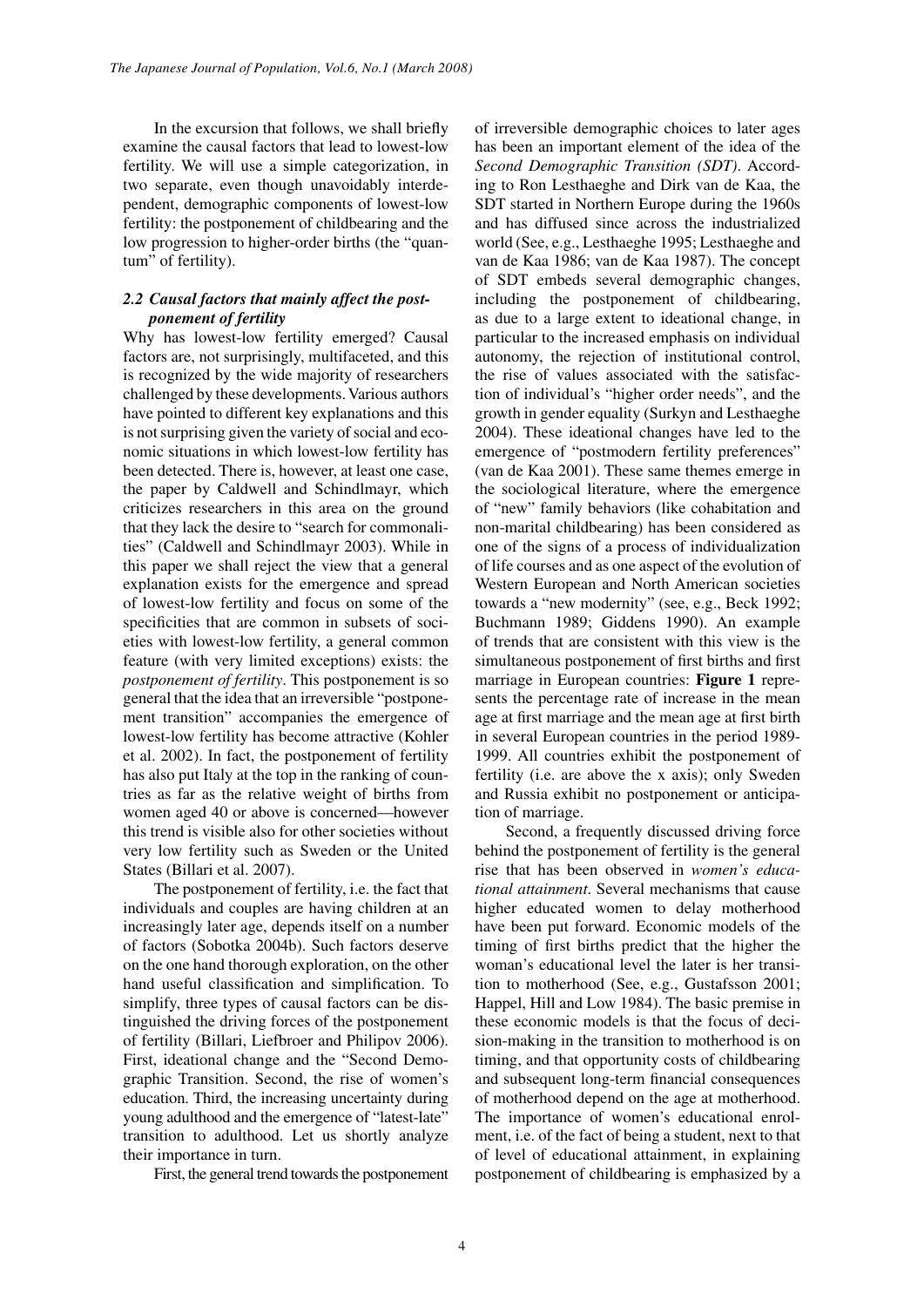

**Figure 1. The postponement of first births and first marriages in European countries during the 1990s. FFS data (Source: Billari 2006).**

Rate of increase (MAFM 1989-99)

stream of papers that are mostly based on sociological theories adopting a life-course perspective and on empirical studies based on event history analysis. Blossfeld and Huinink (1991) suggest that "… When a woman is attending school, university … she is economically highly dependent on her parents. Further, there exist normative expectations in society that young people who attend school are 'not at risk' of entering marriage (and having children)…" Educational enrolment is thus hypothesized to have a direct effect on postponement in so far as during the period of study people concentrate their time and energy on studying and not on starting family life. Given the consistency of the various findings and the diverse theoretical approaches in the literature, trends in female education can be seen as a major force shaping the postponement of childbearing in Europe. In most European countries, educational enrolment is scarcely compatible with childbearing, even if the length of education is in part determined by the same factors that drive the timing of first birth, and even if the extent of incompatibility differs between countries (Billari and Philipov 2004). Moreover, trends in educational expansions are correlated with the ideational change that has been previously discussed as accompanying the Second Demographic Transition, i.e. both driving forces push in the same direction.

Third, *uncertainty* during young adult years can be seen as a primary driving force for the postponement of childbearing in Europe. This has been put forward for the case of Southern Europe (Kohler et al. 2002); moreover, perceived uncertainty has been shown to influence the postponement to parenthood in the Netherlands (Liefbroer 2005). Many scholars have linked the high uncertainty faced by young adults, in terms of labor market and economic stability, to the general delay of all events characterizing the transition to adulthood. In Southern Europe in particular, lowest-low fertility has been associated with l*atestlate transition to adulthood* (Billari 2004; Billari et al. 2002; Billari, Philipov and Baizán 2001; Billari and Rosina 2004). More specifically, Southern European young adults are world leaders for what concerns the length of stay in the parental home. The delay in the transition to adulthood has been used also to explain differential fertility levels in Eastern Asia (Suzuki 2005). Uncertainty, in particular, is of primary importance for the transition 1 economies of Central and Eastern Europe, although in some of these countries the postponement of childbearing started somewhat later with respect to Northern, Western, and Southern Europe. In most transition economies, fertility declined very steeply during the 1990s, sometimes immediately following the fall of socialist regimes, sometimes with delay of a few years (Macura and Mac Donald 2003; Philipov and Dorbritz 2003; UNECE 2000). Under conditions of economic uncertainty, people's income becomes less reliable, and young people are likely to postpone childbearing until their income becomes more stable and reliable (Blossfeld et al. 2005). The evidence for the role of rising uncertainty in relation to the sharp fertility decline in Eastern Europe is, however, still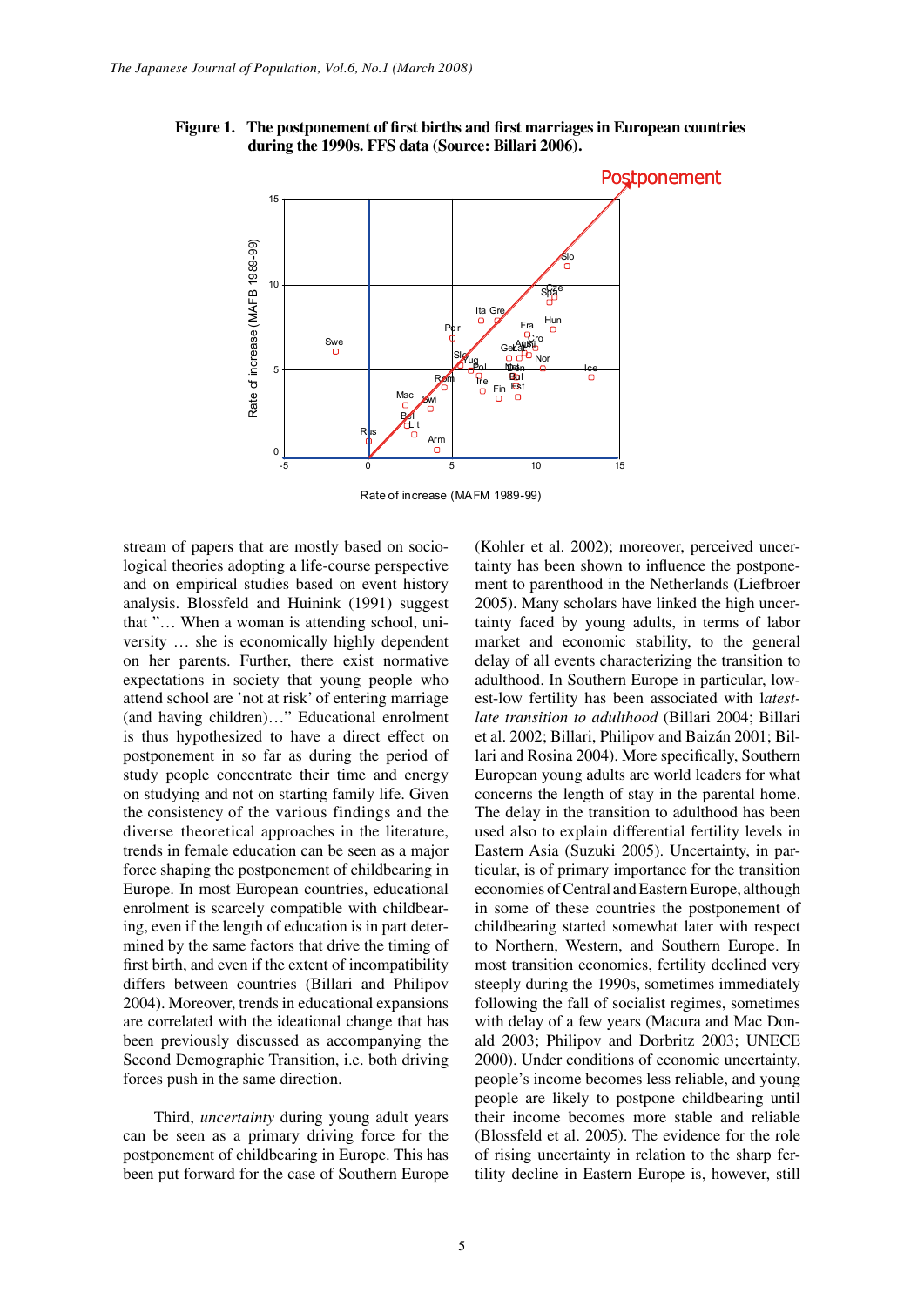ambiguous (Kohler and Kohler 2002; Ranjan 1999). An analysis of fertility intentions in Bulgaria and Hungary documents that uncertainty might be reinforced by anomy and disorientation, factors that both contribute to the postponement of childbearing (Philipov, Spéder and Billari 2006). An additional factor that might have driven postponement in Central and Eastern Europe is related to policy changes, or to the uncertainty surrounding specific policies. Aassve, Billari and Spéder (2006) analyze the impact of the transition from a universal to a means-tested type of family allowance in Hungary during the mid-1990s. The impact of the policy change was to broaden the age gap in the transition to motherhood between high and low social strata (as represented by educational levels). As soon as the family allowance became universal again, the differences returned to their initial level.

Besides being important per se, the postponement of fertility has a technical role in shaping the emergence and spread of lowest-low fertility. In fact, it is widely known that when the timing of fertility is changing, period fertility measures (such as the TFR) may be a relatively bad measure of final cohort fertility (a phenomenon known as *tempo distortion*). More specifically, when childbearing is postponed, the TFR is biased downwards. This feature is used for instance by Sobotka (2004a) to argue that lowest-low fertility in Europe is a temporary phenomenon, and that TFRs below 1.3 should not be foreseen at the cohort level.

# *2.3 Causal factors that mainly affect "quantum" (or the propensity of couples to have two or three children)*

The postponement of childbearing has certainly contributed to the emergence and spread of lowestlow fertility, as we argued in the last section. From a technical point of view, lowest-low fertility could be a pure technical result of the impact on fertility measures of the postponement of fertility (although even when measurement bias is taken away fertility remains at very low levels in the countries we listed). There is strong evidence, at the individual level, becoming a parent later causes having a smaller number of children: for a given man or woman, having the first child later, all else being equal, implies a lower overall number of children. Therefore, policies that cause the postponement of fertility will, directly or indirectly, cause fertility to be lower in rich societies (*postponement effect*). Nevertheless, this postponement effect on the total number of children has a different importance in different societies (Billari and Borgoni 2005;

Kohler et al. 2002).

The differential postponement is also shaping what we can see as two main patterns of lowestlow fertility (Billari and Kohler 2004). The emergence of lowest-low fertility in Southern Europe has been characterized by a strong postponement and a decrease in parity progression to the second and third birth. In general, childlessness, while on the rise, has not attained particularly high levels in countries like Italy and Spain (e.g., in Italy it is lower than 15% for the 1960 female birth cohort). In Central and Eastern European countries, lowest-low fertility emerged in some cases (e.g., Bulgaria or Russia) without or with very weak postponement of first births. The decreasing progression to second (especially) and third births has been the key compositional factor that made these countries reach lowest-low levels. Childlessness remained rare (e.g., in Bulgaria 3% for the 1960 female birth cohort), and generally lower than the levels it has in some countries with higher fertility. For instance, the 1960 female birth cohort exhibits 20.5% childlessness in England and Wales and 17.7% in the Netherlands). Clearly then, lowestlow fertility in Europe has been a combination of postponement and "quantum" effects on fertility, with postponement not playing a key role in several Central and Eastern European countries.

The causes of the emergence and spread of lowest-low fertility have then to be connected to the question of why couples stop when they have one child (or, sometimes two children), i.e. what demographers call the *quantum* of fertility. What happens once people have (finally) decided to become a parent? In this brief overview, we shall mention three possible causal factors: 1) familism and welfare regimes; 2) gender regimes; 3) policies and the economic cost of children.

One of the issues that come to our eyes immediately is that lowest-low fertility emerged in countries characterized by "strong" family ties, *familistic* attitudes and welfare, a possibly counterintuitive circumstance (see, for instance, Esping-Andersen 2007). Focusing on Southern Europe's lowest-low fertility, some scholars have argued that in a strong family ties situation, the emphasis on quality may drive fertility downwards (Dalla Zuanna and Micheli 2004). The work of Esping-Andersen (1999) on the varieties of welfare capitalism in particular describes four types of welfare regimes in Western Europe (and other industrialized societies): social-democratic (with Nordic countries included, and often the Netherlands), liberal (including in Europe Ireland, the United Kingdom and Switzerland), familialistic (typical of Southern Europe), and conservative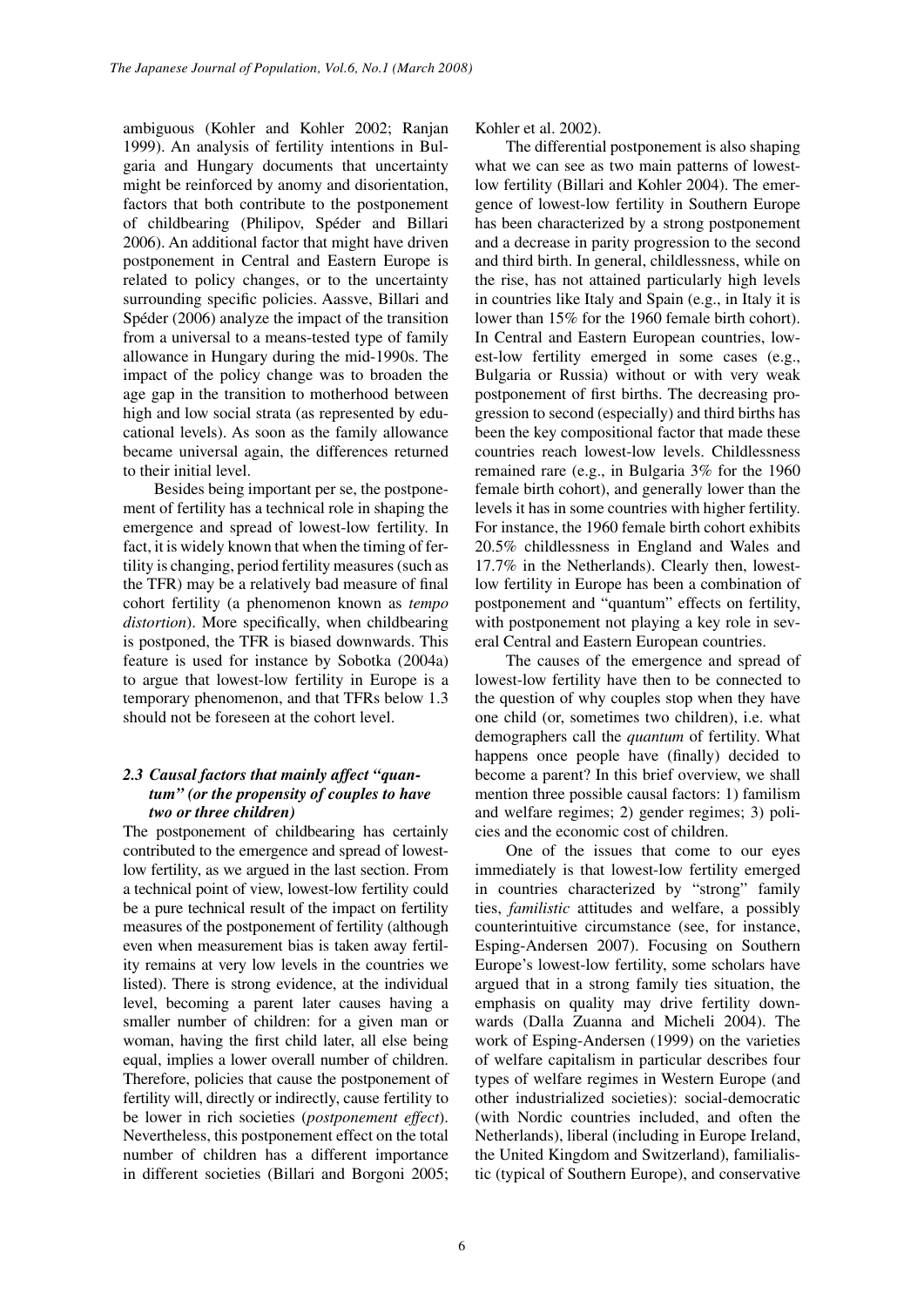(the remainder, i.e. most Western European countries). Central and Eastern Europe tend to shape in the long run a welfare state which is similar to one of these ideal-types. The main paradox is that the familialistic welfare states of Southern Europe are associated with lowest-low fertility; in this context the welfare lacks attention towards young adults and their children, and has a lower attention towards the compatibility of parenthood with other choices (i.e., education, work). The general idea that welfare should not crowd out family relationships that is embedded in familistic welfare thinking is then in fact working against fertility: this is probably a key factor in explaining why Italy, Spain, and Greece reach fertility levels among the lowest; an intermediate situation is found in the so-called conservative welfare states (i.e. Germany, Austria)—some of them (i.e. France) have in fact a different attitude towards parenthood (Billari 2004). For what concerns Central and Eastern Europe, the evidence is that family policies have become less favorable for families after the fall of the Iron Curtain, with a result that has become similar to the one of familistic welfare states (Macura and Mac Donald 2003).

A second characteristic of Southern European societies is their *gender regime*. In particular, there is a low level of gender equity in households, and to the related division in labor markets between insiders (usually, the main "male" income provider) and outsiders—this latter division being far more widespread in other European countries. One of the key differences between Italy, Spain and countries with higher fertility is in gender equality. McDonald (2000) argues that low fertility is the result of a growing gender equity in individual-oriented institutions (i.e. a higher equality in education and in working life) which is combined, however, with a low gender equity in family-oriented institutions (with the family being the primary of such institutions): as there has been growing equity in education among men and women, traditional gender inequality in the family (including child rearing, household chores

| Table 2. Percentage of respondents who agree that a pre-school |  |  |  |
|----------------------------------------------------------------|--|--|--|
| child is likely to suffer if his or her mother works. Source:  |  |  |  |
| own elaboration on micro-data files of the European Values     |  |  |  |
| Study/World Values Survey 1999-2001 and Table 1.               |  |  |  |

| Country                   | % pre-school child suffers | <b>TFR (2000)</b> |
|---------------------------|----------------------------|-------------------|
| Italy                     | 81                         | 1.24              |
| Greece                    | 78                         | 1.29              |
| Poland                    | 77                         | 1.34              |
| Latvia                    | 75                         | 1.24              |
| <b>Russian Federation</b> | 73                         | 1.21              |
| Ukraine                   | 73                         | 1.09              |
| Portugal                  | 72                         | 1.55              |
| Lithuania                 | 71                         | 1.33              |
| Germany                   | 66                         | 1.38              |
| Estonia                   | 65                         | 1.39              |
| Croatia                   | 64                         | 1.40              |
| Hungary                   | 63                         | 1.32              |
| Slovak Republic           | 63                         | 1.29              |
| Bulgaria                  | 61                         | 1.26              |
| <b>Belarus</b>            | 60                         | 1.31              |
| France                    | 56                         | 1.89              |
| Belgium                   | 51                         | 1.66              |
| Czech Republic            | 47                         | 1.14              |
| Romania                   | 47                         | 1.31              |
| Slovenia                  | 47                         | 1.26              |
| Netherlands               | 46                         | 1.72              |
| Spain                     | 46                         | 1.24              |
| <b>United Kingdom</b>     | 46                         | 1.65              |
| Finland                   | 41                         | 1.73              |
| Sweden                    | 38                         | 1.54              |
| Iceland                   | 33                         | 2.08              |
| Denmark                   | 18                         | 1.77              |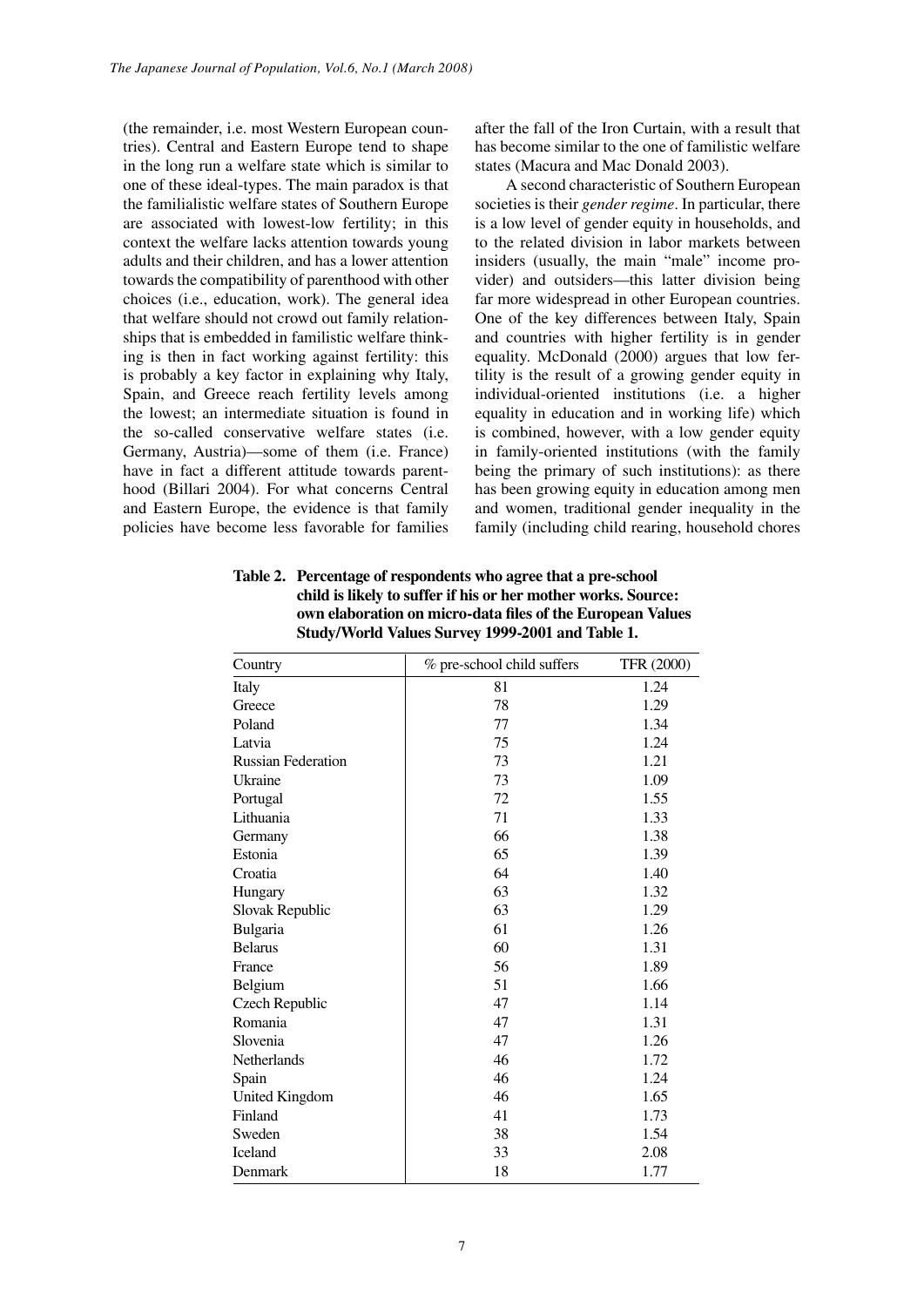and care for the elderly) has remained. Women are therefore facing the rather daunting task of both performing well in education and the work place, whilst at the same time keeping up with traditional roles within the household. Gender relationships and the societal settings influence also the progression to first birth in diverse ways in different European countries (González and Jurado-Guerrero 2006). For what concerns quantum, there is evidence that a stronger involvement of men would increase the progression to higher order births (Mencarini and Tanturri 2004). The general attitudes of the population show consistently the relevance of the gender-compatibility-fertility nexus. **Table 2** documents that lowest-low fertility is associated with the presence of a vast majority of people who think that pre-school children suffer if their mother work (indeed, the cross-country correlation coefficient between attitudes against working mothers of pre-school children and total fertility rates around 2000 is -0.60).

For what concerns the *policy* context and its effect on quantum, it is not easy to make a separate assessment from the general "welfare regimes" that prevail in lowest-low fertility countries and from the gender regimes. It is however clear that in the countries in which lowest-low fertility emerged, the compatibility between work and family is particularly low, i.e. in economic terms the opportunity costs of childbearing are particularly high. Before the emergence of lowest-low fertility, fertility was higher in countries with low female labor force participation; however, already during the 1980s, the correlation turned the other way around and fertility has become higher in countries in which women participate more to the labor market. It is clear then than the lack of policies that favor the compatibility of work and family, especially for women, is a causal factor that depresses the probability of progressing to higher order births. However, the cross-country correlation between fertility and expenditure in services for families is relatively low indicating that the compatibility issue is not simple. On the other hand, money matters, as the share of monetary transfers is positively correlated with fertility (Hantrais, Philipov and Billari 2006).

# **3. New trends: how surprising? The escape from lowest-low fertility and "highest-high" immigration rates in Italy and Spain**

The emergence, and above all the persistence, of lowest-low fertility have profound implications for the economies and the societies in which it takes place. A demographic implication that is commonly mentioned is the decline in population size, which is usually embedded in population

forecasts (see, e.g. Kohler et al. 2006). Rightly so, the persistence of lowest-low fertility is supposed to increase social problems rather than contribute to the advancement of modern societies, especially for the implied speed in population aging. In this part, therefore, we look at what happened to the population of the two forerunners in lowest-low fertility, Italy and Spain, during the last decade. Perhaps surprisingly—although possible homeostatic reactions to lowest-low fertility had been indicated earlier (Kohler et al. 2002) —the population in Italy and Spain *has increased*, and many things have, quickly, changed. According to Eurostat figures, at the beginning of 2007, Italy's population is 59,131 thousand; this is more than 2,5 million higher than the beginning of 1997 (56,876 thousand), close to the nadir in Italian low fertility. Corresponding figures for Spain are even more impressive, with a five-million increase: 44,475 thousand (January 1, 2007) and 39,525 thousand (January 1, 1997). We know that a population might continue to increase because of a favorable age structure (and part of the increase is indeed due to the peak number of baby-boom children in the two countries). But this is not the whole story. In fact, two factors have contributed to this increase in population: higher fertility and higher migration. Before examining this issue more in detail, let us have a look at raw figures. In Italy, there were 528 thousand live births in 1996. The figure in 2006 is 560 thousand. In Spain live births increase from 363 thousand (1996) to 481 thousand (2006). The number of net international migrants (immigrants minus emigrants, including corrections) was 56 thousand in Italy in 1996; the estimate for 2006 is 377 thousand (i.e. 67.4% of live births). For Spain net migrants increased from 83 thousand (1996) to 606 thousand (2006, i.e. 126% of live births). These figures clearly show that it is crucial to examine the increase in fertility and in international in-migration to Italy and Spain, which appear to be clearly linked to lowest-low fertility in ways that deserve being investigated in a more specific way.

# *3.1 A partly unexpected "Second Demographic Transition" and the rise of fertility in Southern Europe*

Can countries leave lowest-low fertility? And should we be surprised if they do so? We now focus on the specific situation of Italy and Spain, the forerunners in lowest-low fertility. A first issue that we need to take into account is the effect of tempo distortion, already mentioned earlier in this paper. When countries experience lowest-low fertility (in its standard definition, i.e. a TFR lower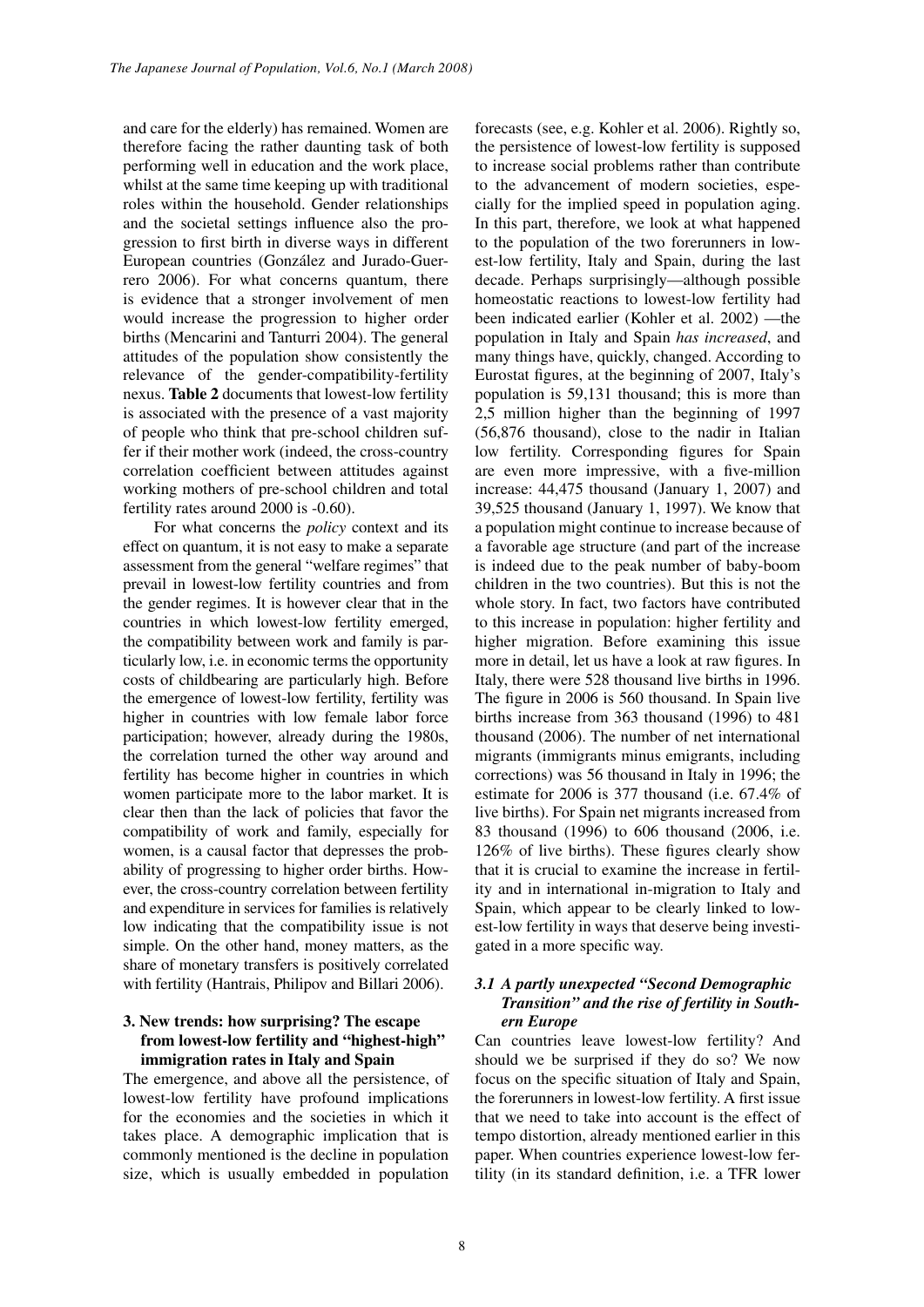

# *Figure 2. Total Fertility Rate: Italy & Spain, 1975-2006 (Source: INE and ISTAT).*  **Figure 2. Total Fertility Rate: Italy & Spain, 1975-2006 (Source: INE and ISTAT).**

or equal than 1.3) in coincidence with the postponement of fertility, the fact that some years later fertility might rise for the same technical reasons – at least part of the postponed births being recuperated – is not a real surprise (see for instance Kohler et al. 2002; Sobotka 2004a). According to McDonald, who refers to the 1.5 low fertility threshold, this is a rooted idea: "in the 1970s and 1980s, demographers tended to interpret low fertility as a temporary phenomenon related to the delay of marriage and childbearing (a so-called tempo effect)" (McDonald 2006). It is natural then to expect Italy and Spain to reach a TFR greater than 1.3 after some years.

Consistently with these expectations, **Figure 2** documents the dynamics of the total fertility rate in Italy and Spain during the period between 1975 and 2006. Spain crossed from below the lowestlow fertility threshold in 2003 (1.31), Italy a year later (1.33). The latest estimates available for 2006 indicate 1.35 for Italy and 1.37 for Spain. If we go back to the data of table 1, in fact the 2005 figures were above the lowest-low threshold for Greece and for most of the Central and Eastern European countries that had experienced lowest-low fertility (Bulgaria, Estonia, Hungary, Latvia, Romania, and Russia).

The rise of fertility above the lowest-low threshold in Italy and Spain is however not only a technical matter, linked with the recuperation of foregone births at ages 30 or 35 and above. Something else has happened in the years following the emergence of lowest-low fertility (a similar argument is developed, for instance, in Castiglioni and Dalla Zuanna 2007). Using the ideas developed by Lesthaeghe and van de Kaa, cited earlier in this paper, other aspects of the "Second Demographic Transition" have spread to these countries, and coincided with what Gianpiero Dalla Zuanna defined a "new demographic spring" for Italy (Dalla Zuanna 2005). In particular, we here refer to the following features of this phenomenon: 1) unmarried cohabitation, connected to a marked increase in extra-marital fertility; 2) marital instability.

2006 extra-marital births has reached 26.6% in 2006. Trends in *extramarital fertility* are documented in **Figure 3**, for what concerns the increase in extra-marital fertility. Starting from below 5% in 1980, and following a slight increase, the trend in the percentage of extra-marital births over all births has substantially increased after 2000. In Italy, while marital births are continuing to decrease (reaching their minimum level of about 451 thousands in 2006), extra-marital births have for the first time passed the 100 thousand threshold, and they account for 18.6% of all births. In Spain, starting from 3.9% in 1980, the share of When almost a fifth (in Italy) and more than a quarter (in Spain) of all births are out-of-wedlock it is difficult to say that this is not a major contribution to rising fertility. Trends in fertility and in the share of extra-marital births are clearly common in the last decade. For instance, the correlation coefficient between the share of extramarital births and the TFR in Italy 1997-2006 is 0.96; the same level is reached for Spain 1996-2005.

> For what concerns *marital instability*, Castiglioni and Dalla Zuanna (2006) document the steep increase in the instability of marriages in Italy: while 92% of marriages celebrated in 1969 are still intact after 30 years, this share is estimated to decline to 83% for marriages celebrated in 1983 and to 64% for marriages celebrated in 1998. In both Italy and Spain, separation (also because of legal restrictions) is often followed by divorce only at a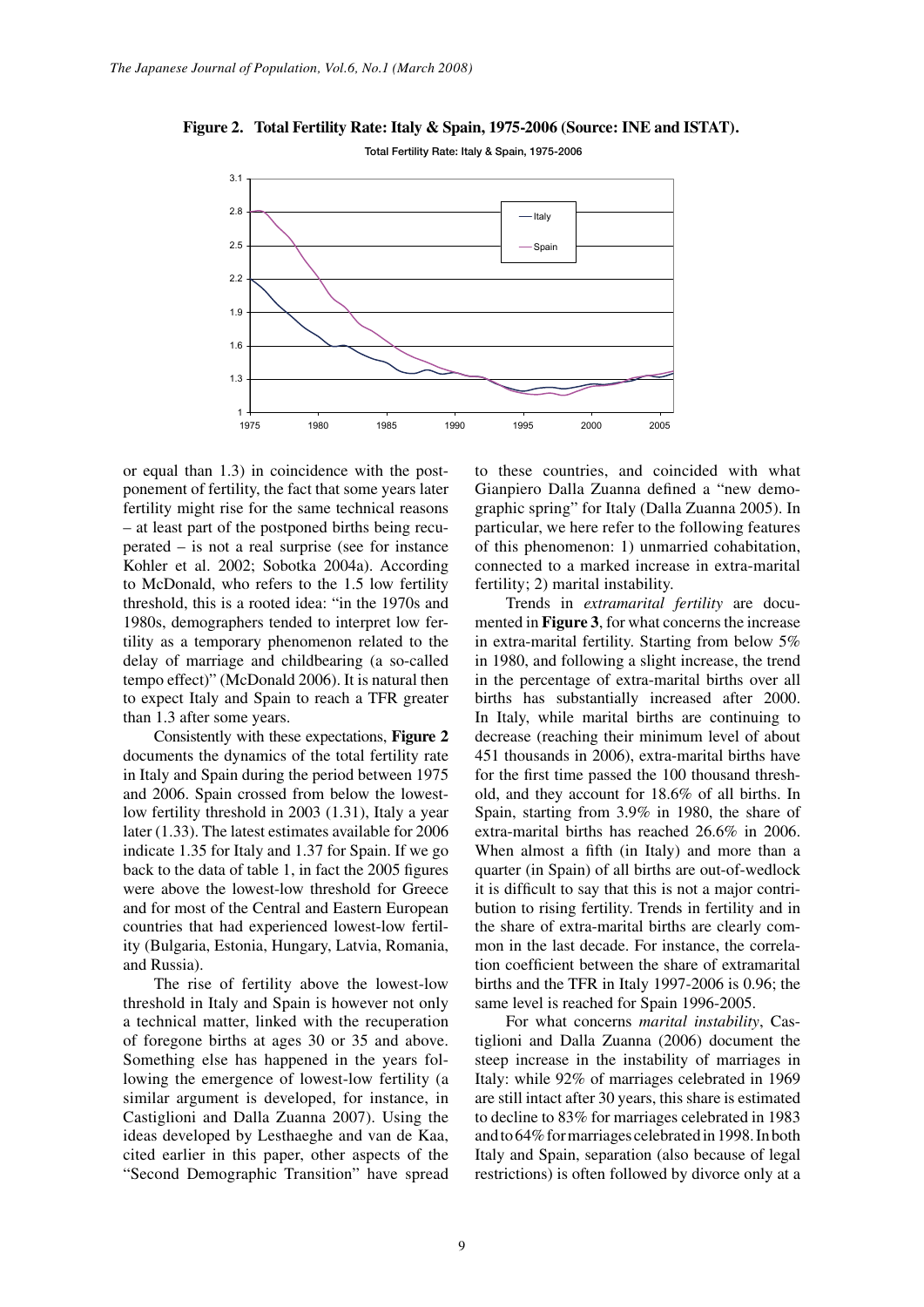





*Figure 4. Marital instability (divorces and separations per 100 marriages): Italy &*  **Figure 4.** Marital instability (divorces and separations per 100 marriages): <br> **Figure 4.** Marital instability (divorces and separations per 100 marriages): **Italy & Spain, 1995-2005 (Sources: ISTAT and INE).**





later stage (and sometimes spouses remain legally separated but not divorced). **Figure 4** documents the recent increase in marital instability in both countries during the last decade. While in 1995 the ratio of dissolution acts (including both divorces and separations) to marriages was 23.8% in Italy and 41.1% in Spain, the corresponding figures for 2005 are respectively 42.3% and 71.8%. Part of this increase is due to the diminishing number of marriages, but most of it corresponds to higher marital instability.

Trends in extra-marital births and in marital instability are consistent with what has happened above the Alps and the Pyrenees, the spread of such aspects of the Second Demographic Transition in Italy and Spain has also an own flavor. The former slowness for instance, could be explained with reference to the role of strong family ties: new behaviors related to married were limited before because of the role of parental pressure (which also included pressure on monetary and in-kind transfers that were necessary to build and maintain a family). Once ideational change hit the generation of parents (i.e. when youth who experienced the great movements at the end of the 1960s and during the 1970s), marriage could become less central also for their children, without fearing a loss of inter-generational transfers (Rosina and Fraboni 2004). In the case of Spain, this could have been slightly delayed by socialization during the Franco regime (until 1975), but also start with a faster speed after the fall of the regime. Moreover, some of the features we mentioned earlier, including the important labor market uncertainty for young adults, could have played a role: greater flexibility and instability in couple relationships,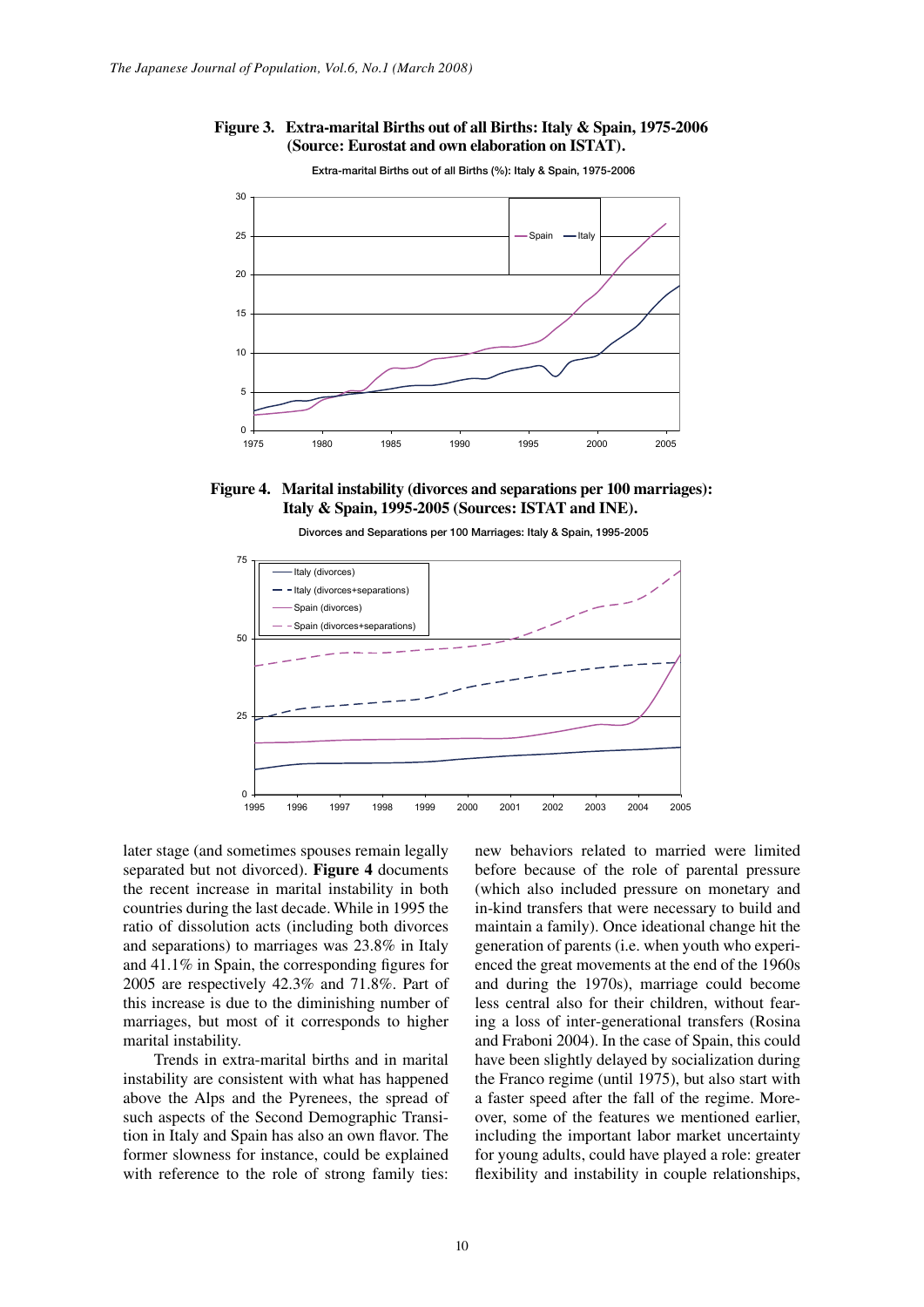



for instance, is consistent with uncertainty in the labor market.

What is particularly important in this context is the relationship is the fact that the weakening of the role of marriage in European societies is positively related to fertility. As documented for instance by Billari and Kohler (2004), after the emergence of lowest-low fertility, total fertility rates have become inversely related to indicators on the centrality of marriage (the mean age at first marriage, the total divorce rate, the share of extramarital births). **Figure 5** documents such change in the period between 1960 and 2000 for the countries of the Council of Europe (see also Billari 2005). Although further research is needed, some analyses illuminate on the mechanisms through which this association switches. A simple mechanism is the flexibility on the type of union: Billari and Rosina (2004) estimate that, in Italy, starting cohabitation at about 25 years is roughly similar, in terms of final fertility, to marrying at about 27 years. Moreover, divorce might not hamper fertility if it is often associated with remarriage, although this is not yet the case given the high costs and long waiting time to divorce in Italy and Spain (in Spain a 2006 reform decreased substantially the costs and waiting time to divorce, but could not have yet an impact on fertility as measured in this paper).

If the increase in fertility is associated with new trends (including higher immigration, on which we will discuss further), this increase should be detected in area that are at the vanguard of demographic change in Italy and Spain. **Figure 6** analyzes the trends in two rich and vanguard regions of Italy and Spain, Lombardy (the region of Milan)

t, regions income, female labor force participation, and Catalonia (the region of Barcelona). Together with the German State of Baden-Württemberg and the French Region of Rhône-Alpes, Catalonia and Lombardy are associated as the "Four Motors for Europe". In Catalonia, lowest-low fertility could have been detected already in 1989 (with a TFR of 1.27), while in Lombardy, the first year below 1.3 was very early: 1983 (1.29). Catalonia reached a minimum of 1.15 in 1996, Lombardy a minimum of 1.06 in 1994. Catalonia has been below the national average of Spain almost all years since 1982, while Lombardy has been below the national average for the whole period. In any case, these differentials have reversed in very recent years. Catalonia has now fertility well above the national average (1.47 in 2006 versus 1.37 for Spain), and this is true for Lombardy as well (1.41 in 2006 versus 1.35 for Italy). In both extra-marital births, marital instability and immigration are above the national average (see, e.g., Castiglioni and Dalla Zuanna 2007). Therefore, learning from the spatial diffusion theory that has been applied both to the First and to the Second Demographic Transition (Lesthaeghe and Neels 2002), we can therefore assume that new trends are going to continue spreading to Italy and Spain for the next years.

## *3.2 Replacement migration in action*

When looking at the consequences of very low fertility on labor supply, Peter McDonald and Rebecca Kippen (2001) examine the contribution to future labor supply that can be made by a) a rise in fertility; b) an increase in women's labor force participation; c) additional immigration.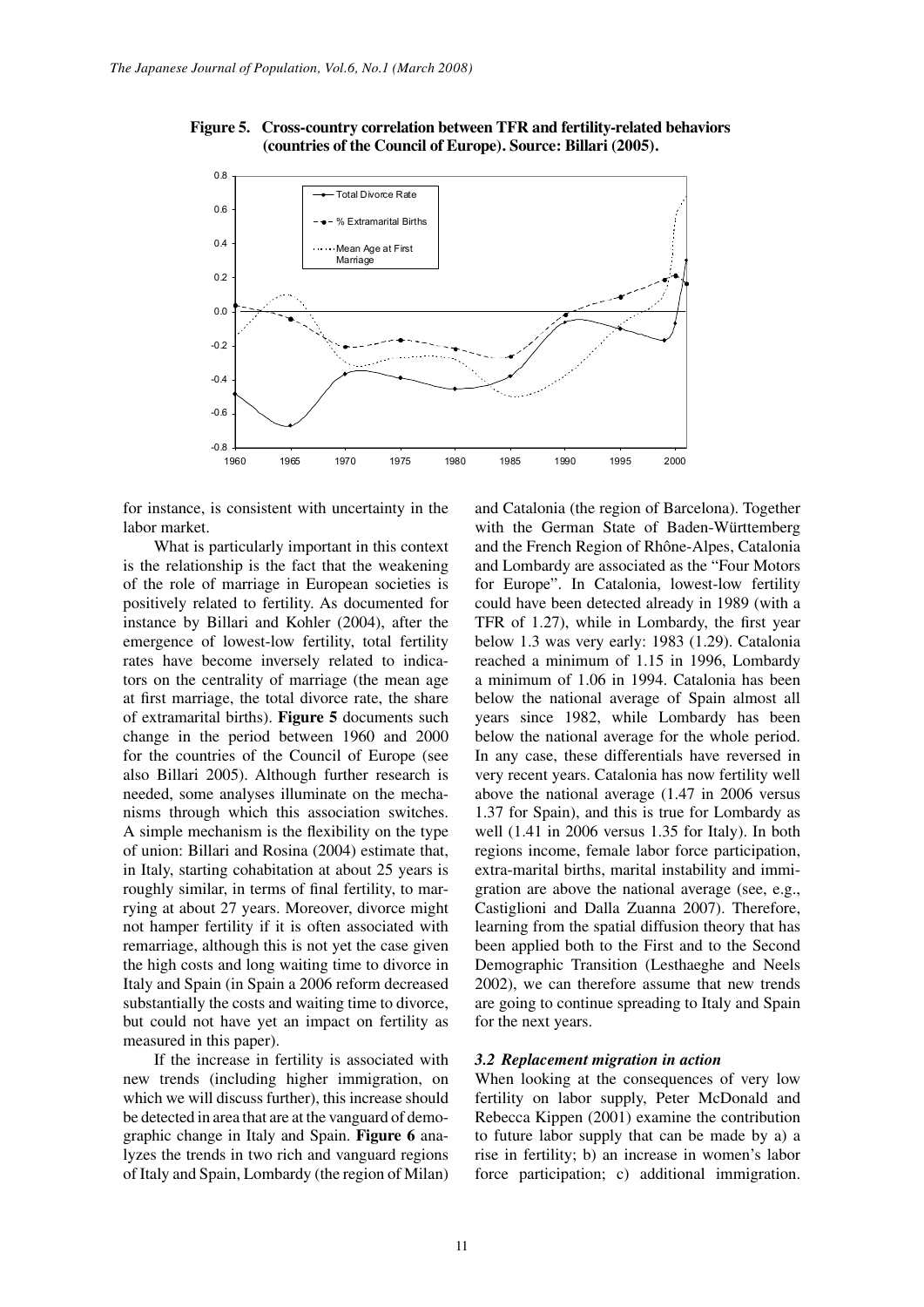### *Figure 6. Total Fertility Rate: Catalonia (Spain) 8. Lombardy (Italy), 1975-2006* Figure 6. Total Fertility Rate: Catalonia (Spain) & Lombardy (Italy), 1975-2006 **(Source: INE and ISTAT).**



**Total Fertility Rate: Catalonia & Lombardy, 1975-2006** Total Fertility Rate: Catalonia & Lombardy, 1975-2006

They conclude that while in the "short run"—in a demographic sense, which includes at least two decades—only an increase in women's labor supply and in migration (probably combined) makes up for the past "missing births", a rise in fertility becomes crucial in the medium-long term. The pragmatic approach of McDonald and Kippen reveals that the idea of *replacement migration*, i.e. that migrants replace, at least in the demographic short run, the "missing births" of about two decades earlier was discarded too early (UN 2000). Can we detect replacement migration in Italy and Spain, since they experienced lowest-low fertility for about 15 years and low fertility much earlier? In fact, one of the immediate implications of the quick population decrease implied (without migration) by lowest-low fertility is a potential demand for immigration. Let us therefore analyze the situation of Italy and Spain.

The change in net migration rates (this is the ratio between the number of immigrants minus the number of emigrants over the population, including corrections and per thousand) in Italy and Spain is documented in **Figure 7.** Besides fluctuation, net migration rates have been negative in both countries until the mid 1980s (in Italy) and 1990 (in Spain). Then, parallel to the emergence of lowest-low fertility, both countries clearly become countries of immigration, and this is accelerated in the very recent years. Indeed, during the last five years we have access to (2002-2006), the mean net migration rate is 7.6 per thousand in Italy and 14.7 per thousand in Spain. Taking these figures into account, the boost in the presence of foreign population in both countries, particularly in Spain, is not at all surprising. In **Figure 8** we can see that the share of

foreigners living in Italy and Spain was around or lower than 1% in 1990, just a bit before the markers of lowest-low fertility emerged. In the year 2000, ten years after, the share of foreign population was 2.2% in Italy and 2.3% in Spain. The speed of migration in the recent years has been massive (and probably the earlier figures were underestimated due to illegal or unregistered presence): the latest estimates for 2006 are 4.5% for Italy and 9.1% for Spain. This is definitely a pace of growth in the foreigner population that caught many observers, including demographers, as a big surprise. Again, this is the main reason why the Italian and Spanish populations are not at all decreasing despite lowest-low fertility for more than a decade. Official forecasting agencies have been misled by too conservative assumptions on migration.

are initially concentrated in working ages and in Moreover, it is well-known that migrants childhood (see **Figure 9** for Italy), which makes it possible for them to have on the one hand an immediate effect on the labor market (as in the McDonald and Kippen scheme of replacement migration), on the other hand a potential effect on fertility. In fact, part of the very recent increase in fertility documented earlier in this paper is due to the new residents of Italy (Castiglioni and Dalla Zuanna 2007) and Spain. In a forthcoming paper, Sobotka estimates the contribution of foreigners to the total fertility rate in a number of European countries including Italy and Spain. The estimates of Sobotka come close to 0.1 additional children per woman due to immigration (see **Figure 10**), and they suggest that indeed part of the new higher fertility in Italy and Spain is due to immigration. Nevertheless, only a part of the increase can be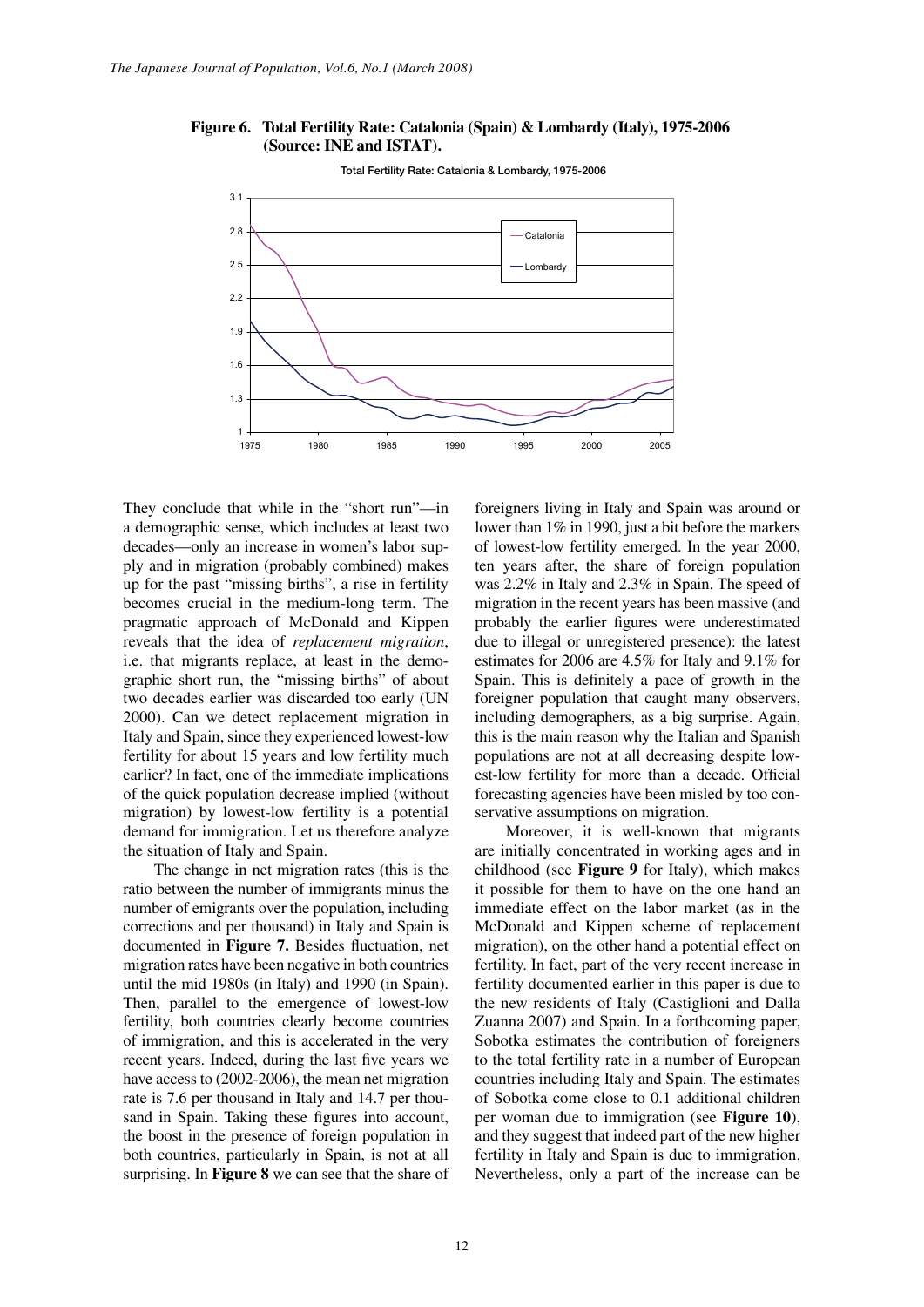#### *Figure 7. Net migration rates (per thousand): Italy & Spain, 1975-2006 (Source:*  **Figure 7.** Net migration rates (per thousand): Italy & Spain, 1975-2006 **(Source: Eurostat).**



**Figure 8. Share of foreign population (%): Italy & Spain, 1990-2006 (source: Eurostat).**







**Share of foreign residents by age (%). Italy 1.1.2006** Share of foreign residents by age (%). Italy 1.1.2006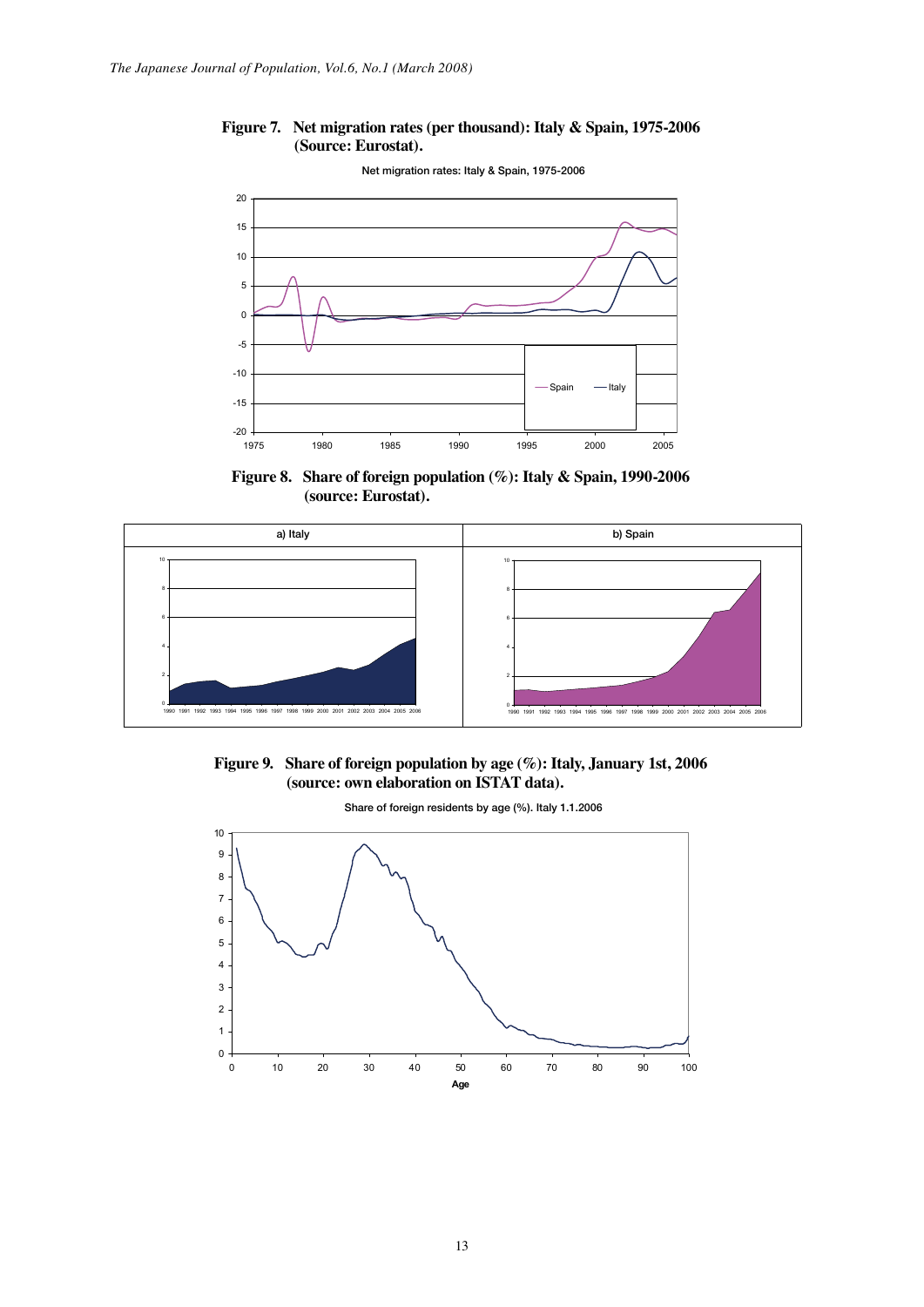# *Figure 10. The effect of foreign TFR on TFR (source: Sobotka, forthcoming).*  **Figure 10. The effect of foreign TFR on TFR (source: Sobotka, forthcoming).**

**The effect of foreign TFR on TFR (source: Sobotka, forthcoming)** The effect of foreign TFR on TFR (source: Sobotka, forthcomming)



Figure 11. Migration twenty years after fertility decrease (EU 21). *of Eurostat data.*  **Source: own analysis of Eurostat data.**



explained by a higher fertility of immigrants.

Can we detect replacement migration in general at a European level? In **Figure 11** we take a 40-year perspective for the EU-21 (the largest countries in the European Union). The horizontal axis represents the ratio of births in 1984 to those in 1964 (in percent): 100 would indicate that births have been the same. For most countries the figure is lower than 100 as a consequence of fertility decline; this measure is similar to the "Birth Replacement Ratio" proposed by Ortega (2006) as a measure of population replacement. The vertical axis represents the migration rate in 2004, i.e. twenty years after the potential effect on births having therefore in mind potential labor market needs. The figure documents the negative relationship consistent with the fact that replacement migration is indeed at work: where the decline in births has been more pronounced fertility is higher twenty years later. For instance, net migration is negative only for values of the birth ratio that are

higher than 100.

### **4. Some concluding remarks**

The emergence of lowest-low fertility in Europe implies fundamental changes in societies, in economies and—above all—in populations. The forerunners of lowest-low fertility, Italy and Spain, are leaving lowest-low fertility for a variety of reasons, some of which are directly related to it. In these concluding remarks we discuss some of the potential policy implications of the causes of lowest-low fertility and of the surprising trends we documented.

has to do with the postponement of childbear-A first set of causes of lowest-low fertility ing. Some of the causal factors could hardly be affected by policies, or should not be target of policies at all. Ideas change (the Second Demographic Transition) and trying to "force" individuals to go back to old value systems is probably not useful and certainly not ethical. A small caveat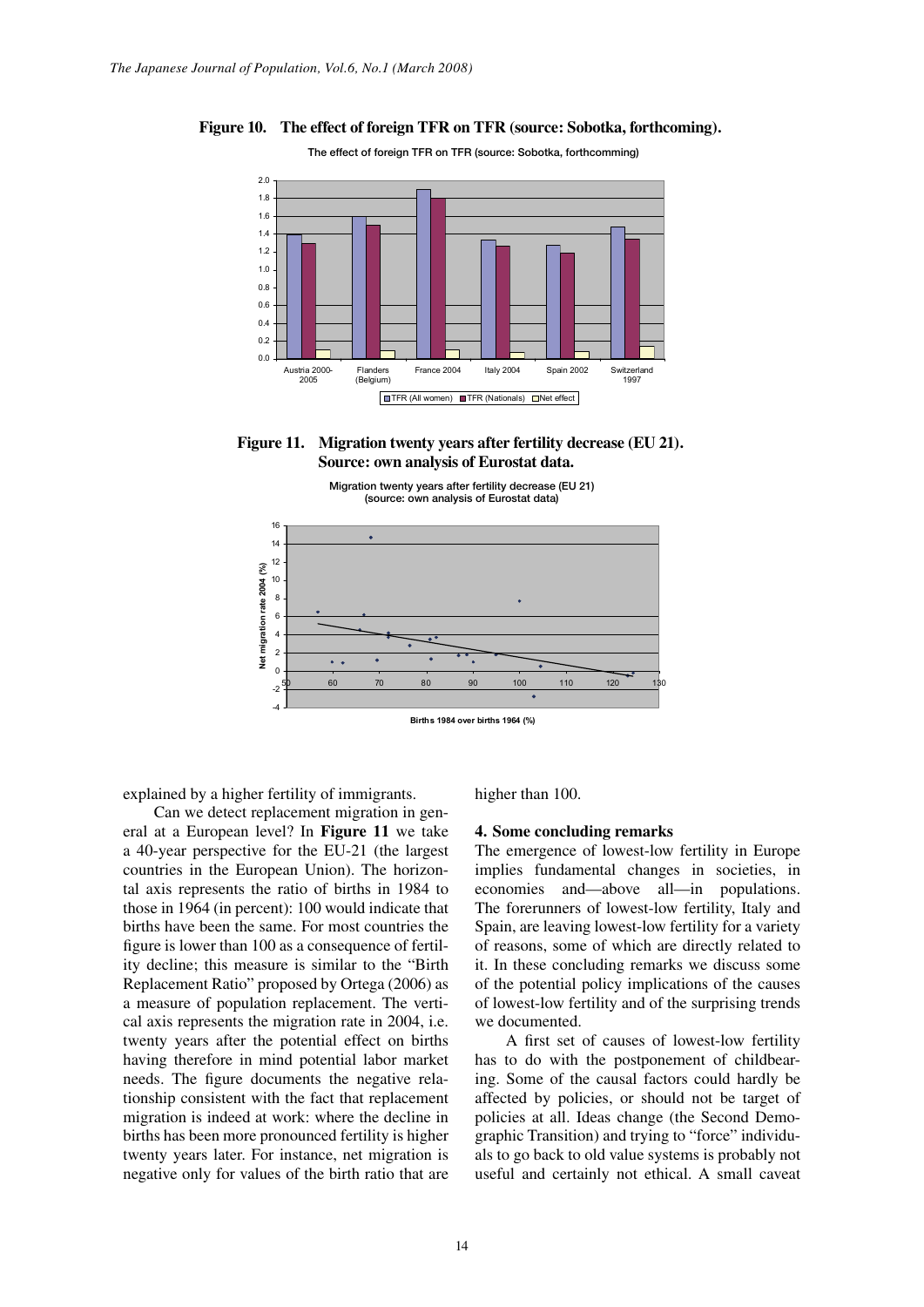is in order here: changing ideas has never been a taboo when fertility is considered as too high, and many times behaviors feed back into ideas, as in the "low fertility trap" hypothesis developed by Lutz, Skirbekk and Testa (2006). Also the rise in women's education is irreversible, and rightly so. We have already seen that old cross-country correlations have reversed on fertility and fertility-related behavior, but we have not mentioned yet that the most studied case of reversal is on the relationship between fertility and female labor force participation. **Figure 12** reports the changing correlation for OECD countries (Engelhardt and Prskawetz 2004). Changing correlations suggest that policies should not be against cultural change and "modernization", as such forces do not necessarily work against fertility. A problem that countries with lowest-low fertility share, and this is especially true for Italy and Spain, but also Korea and Japan in East Asia is however potentially attackable by policies: the situation of youth. In many respects, the relative position of young people in these countries is worse than in other societies. One of the symptoms is the delayed transition to adulthood, and the extreme is the "latest-late" version of this transition. Youth-oriented policies will therefore become fertility-oriented policies; *youth empowerment* would probably help reducing the postponement of childbearing. Elsewhere, in the Italian context, which is subject to very tight budget constraints due to high public debt, I discussed that some policies related to youth empowerment can also be low-cost policies (Billari 2007), also because the symbolic aspect of policies might be the key to their efficacy (Neyer 2006). An example is tied to age norms on becoming an adult: Italians have the highest minimum

age at which a person can be elected as a member of parliament in the EU 15. **Figure 13** documents the parallel between country rankings on such dimension and on youth economic independence (cross-country correlation using 2001 economic dependence data is 0.73). To be elected at the Senate, the highest chamber that has veto power on all laws, Italians have to be at least 40: this is a clear "legal" signal that before age 40 one is not fully an adult. A simple policy change would be to lower this age. To generalize outside the Italian case, policies that empower youth, but without imposing behaviors and leaving freedom of choice, are fertility-friendly policies. Of course, other aspects affecting uncertainty, such as the general economic conditions and direct policy support (or removal of such support) are particularly important in Central and Eastern Europe.

The second set of causes of lowest-low fertility had to do with quantum. Here the familistic nature of the Southern European welfare is clearly a problem. Individual-oriented welfare regimes have become much more fertility-friendly. Perhaps this is because individual-oriented welfare can be more *child-centered* and *woman-centered*  (Esping-Andersen et al. 2002). Policies that are oriented towards promoting more gender equity within families (McDonald 2000) and better conciliation between work and family are fertility-friendly policies. If public policies have to be pursued, the balance between monetary transfer or tax reduction and services has to be drawn by keeping in mind the well-being of children and of women above all. This would automatically lead to protect children who have siblings (especially if more than one) and mothers.

Finally, we described the (partially) surprising



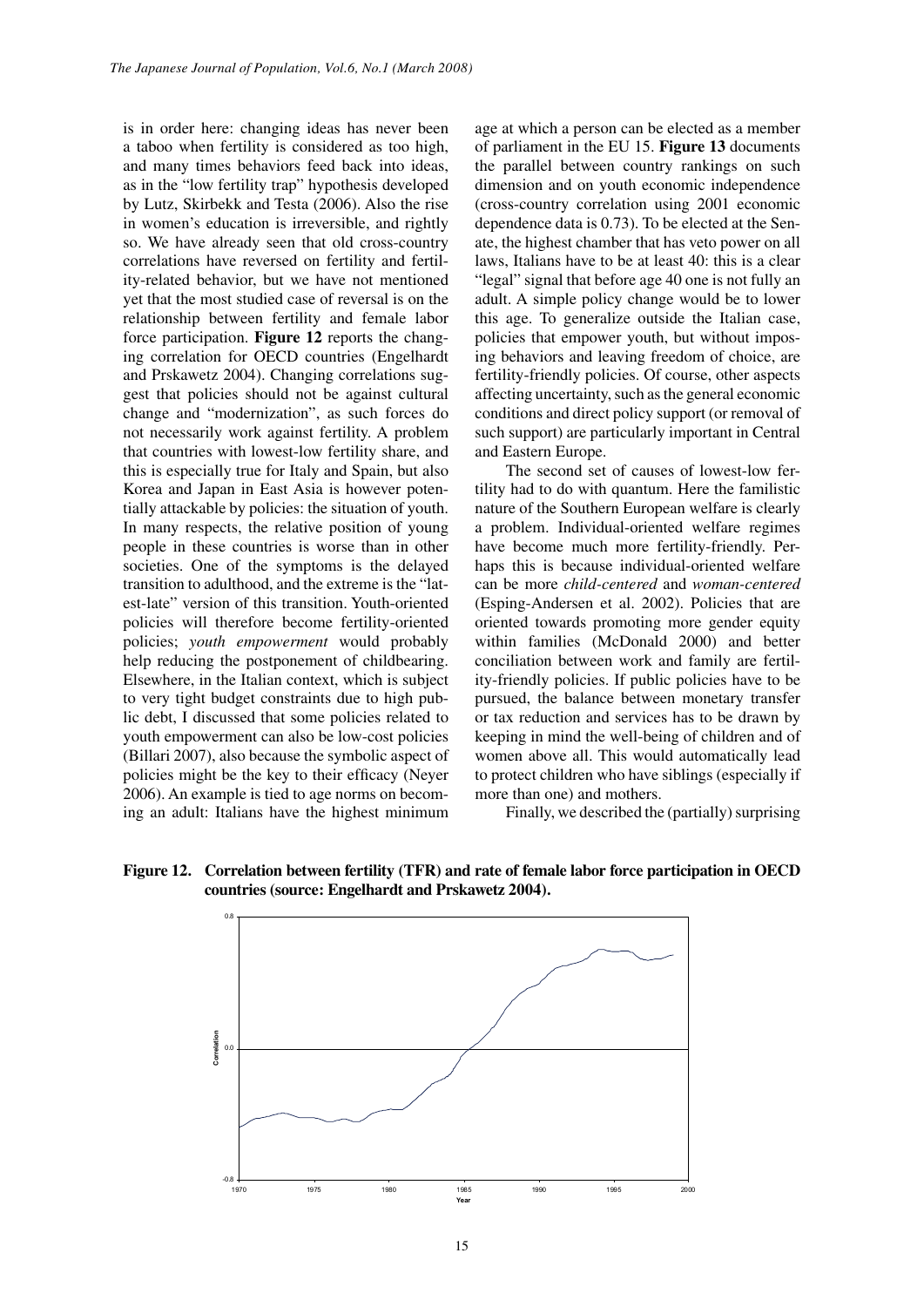**Figure 13. Youth economic dependence (source: Eurobarometer) and minimum legal age to be elected as a representative in legislative chambers (source: Forum Nazionale dei Giovani).**



demographic implications of lowest-low fertility in Italy and Spain. First, cultural change together with the partial recuperation of postponed births have contributed to the escape from lowest-low fertility—to be fair in absence of specific policies (although the richest regions guiding the increase in fertility such as Catalonia and Lombardy might have put in place good strategies for balancing work and family). Second, the population balance has been reached through a remarkably quick increase in immigration: there is clear evidence that inmigrants have partially replaced the missing births (while giving a minor but positive contribution to the TFR). As expected, cultural change does not work against fertility. *Replacement migration* was less expected, but seems to be an inevitable avenue for all countries who have experienced lowest-low fertility, if they want to avoid the quick changes on working-age population that are an immediate consequence of extremely low birth rates. Replacement migration might not solve problems related to population aging, but taking into consideration the Italian and Spanish experience it seems a natural, homeostatic, way for a population to decrease the magnitude of fluctuation, without damaging individuals and the economy.

## **Acknowledgments**

I would like to thank the Institute of Population and Social Security Research for the invitation to give a Keynote Speech at its 2007 Annual Sminar, and the Aiiku Fellowship program of the Imperial Gift Foundation Boshi Aiiku Kai for funding. I would warmly like to thank Dr. Ryuzaburo Sato for his greatly appreciated kindness and for comments on my presentation and Dr. Yoshimi Chitose for handling with patience the delivery of presentations and this paper. This paper draws substantially on work I have done with other colleagues over the last years, in particular Hans-Peter Kohler, Aart C.

Liefbroer, José Antonio Ortega, Dimiter Philipov, Alessandro Rosina and Chris Wilson—I thank them for providing great ideas and friendship. I am also grateful to Gianpiero Dalla Zuanna for our very recent discussions on the new demography of Italy and replacement migration.

### **References**

- Aassve, A., F.C. Billari, and Z. Speder. 2006. "Societal Transition, Policy Changes and Family Formation: Evidence from Hungary." *European Journal of Population*.
- Beck, U. 1992. Risk Society: Towards a New Modernity. London: Sage.
- Billari, F.C. 2004. "Becoming an Adult in Europe: A Macro(/Micro)-Demographic Perspective." *Demographic Research* SC3(SC3):15-44.
- —. 2005. "Partnership, childbearing and parenting: Trends of the 1990s." Pp. 63-94 in *The New Demographic Regime*. *Population Challenges and Policy Responses*, edited by M. Macura, A.L. Mac Donald, and W. Haug. New York and Geneva: United Nations.
- —. 2006. "Will the new demography be on oldest-old, lowest-low and latest-late?" Pp. 295- 316 in *Proceedings of the Chaire Quetelet 2002 "Entre Nature et Culture. Quelle(s) Démographie(s)?*, edited by M. Loriaux and E. Vilquin. Louvain-la-Neuve: Academia-Bruylant.
- —. 2007. "Il blocco generazionale della politica italiana." *il Mulino*(5):795-804.
- Billari, F.C. and R. Borgoni. 2005. "Assessing the use of sample selection models in the estimation of fertility postponement effects." *Statistical Methods and Applications* 14(3):389-402.
- Billari, F.C., M. Castiglioni, T. Castro Martìn, F. Michielin, and F. Ongaro. 2002. "Household and Union Formation in a Mediterranean Fashion: Italy and Spain." Pp. 17-41 in *Fertility and*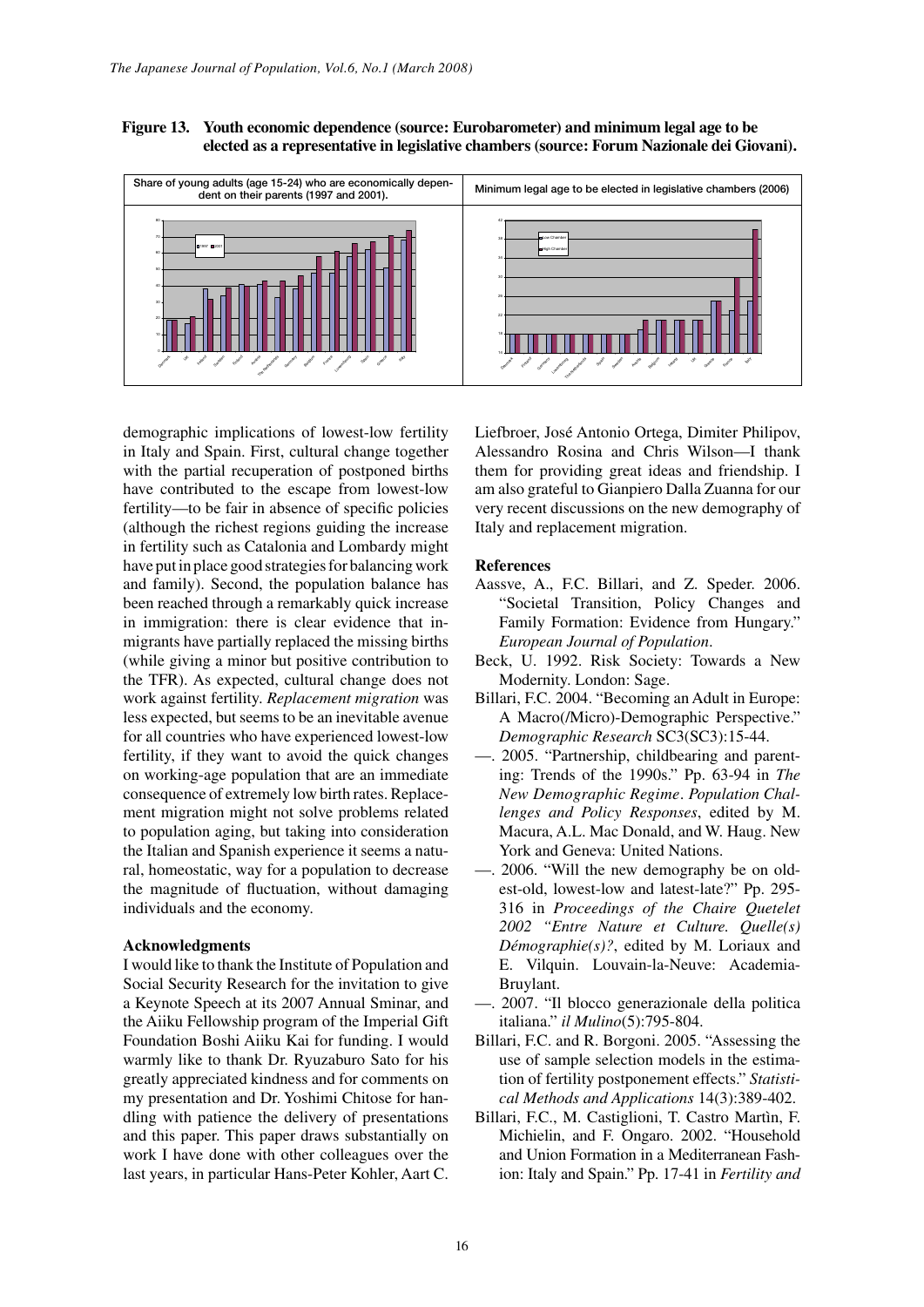*partnership in Europe: findings and lessons from comparative research*, edited by E. Klijzing and M. Corijn. New York and Geneva: United Nations.

- Billari, F.C., H.-P. Kohler, G. Andersson, and H. Lundström. 2007. "Approaching the Limit: Long-Term Trends in Late and Very Late Fertility." *Population and Development Review*  33(1):149-170.
- Billari, F.C.and H.P. Kohler. 2004. "Patterns of low and lowest-low fertility in Europe." *Population Studies* 58(2):161-176.
- Billari, F.C., A.C. Liefbroer, and D. Philipov. 2006. "Introduction: The Postponement of Childbearing in Europe: Driving Forces and Implications." *Vienna Yearbook of Population Research* (Special issue "The Postponement of Childbearing in Europe"):1-17.
- Billari, F.C.and D. Philipov. 2004. "Education and the transition to motherhood: A comparative analysis of Western Europe." in E*uropean Demographic Research Papers Series*. Vienna: Vienna Institute of Demography.
- Billari, F.C., D. Philipov, and P. Baizán. 2001. "Leaving Home in Europe: The Experience of Cohorts Born Around 1960." *International Journal of Population Geography* 7:339-356.
- Billari, F.C.and A. Rosina. 2004. "Italian "latestlate" transition to adulthood: an exploration of its consequences on fertility." Genus 60(1):71- 88.
- Blossfeld, H.-P.and J. Huinink. 1991. "Human capital investments or norms of role transition? How women's schooling and career affect the process of family formation." *American Journal of Sociology* 97(1):143-168.
- Blossfeld, H.-P., E. Klijzing, M. Mills, and K. Kurz. 2005. "Globalisation, Uncertainty, and Youth in Society." London: Routledge.
- Buchmann, M. 1989. *The Script of Life in Modern Society. Entry into Adulthood in a Changing World*. Chicago: University of Chicago Press.
- Caldwell, J.C. and T. Schindlmayr. 2003. "Explanations of the fertility crisis in modern societies: a search for commonalities." *Population Studies* 57(3):241-263.
- Castiglioni, M. and G. Dalla Zuanna. 2006. "Marital dissolutions in Italy. Separation life-tables of marriages celebrated after 1968." in *Working Paper*. Padova: Dipartimento di Scienze Statistiche.
- —. 2007. "Marital and Reproductive Behavior in Italy after 1990: Bridging the Gap with Western Europe." in *Annual Meeting of the Population Association of America*. New York.
- Dalla Zuanna, G. 2005. "Una nuova primavera

demografica." il Mulino(6):1061-1071.

- —. 2006. "Population replacement, social mobility and development in Italy in the twentieth century." *Journal of Modern Italian Studies* 11(2):188-208.
- Dalla Zuanna, G. and G.A. Micheli. 2004. "Strong family and low fertility: a paradox?" in *European Studies in Population*. Dordrecht: Kluwer Academic Publishers.
- Engelhardt, H.and A. Prskawetz. 2004. "On the Changing Correlation Between Fertility and Female Employment over Space and Time." *European Journal of Population* 20(1):35-62.
- Esping-Andersen, G. 2007. "Family Formation and Family Dilemmas in Contemporary Europe." Bilbao: Fundación BBVA.
- Esping-Andersen, G., D. Gallie, A. Hemerijck, and J. Myles. 2002. "Why We Need a New Welfare State." Oxford: Oxford University Press.
- European Commission. 2005. "Green Paper "Confronting demographic change: a new solidarity between the generations"." Brussels: Commission of the European Communities.
- Giddens, A. 1990. *The Consequences of Modernity*. Cambridge: Polity Press.
- González, M.J. and T. Jurado-Guerrero. 2006. "Remaining childless in affluent economies: a comparison of France, West Germany, Italy and Spain, 1994–2001." E*uropean Journal of Population* 22(4):317-352.
- Gustafsson, S. 2001. "Optimal age at motherhood. Theoretical and empirical considerations on postponement of maternity in Europe." *Journal of Population Economics* 14(2):225-247.
- Hantrais, L., D. Philipov, and F.C. Billari. 2006. *Policy implications of changing family formation : Study prepared for the European Population Conference 2005*. Strasbourg: Council of Europe Publishing.
- Happel, S.K., J.K. Hill, and S.A. Low. 1984. "An economic analysis of the timing of childbirth." *Population Studies* 38:299-311.
- Kohler, H.-P., F.C. Billari, and J.A. Ortega. 2002. "The Emergence of Lowest-Low Fertility in Europe During the 1990s." *Population and Development Review* 28(4):641-680.
- —. 2006. "Low Fertility in Europe: Causes, Implications and Policy Options." Pp. 48-109 in *The Baby Bust: Who will do the Work? Who Will Pay the Taxes?*, edited by F.R. Harris. Lanham, MD: Rowman & Littlefield Publishers.
- Kohler, H.-P. and I. Kohler. 2002. "Fertility decline in Russia in the early and mid-1990s: The role of economic uncertainty and labour market crises." *European Journal of Population* 18(3):233-262.